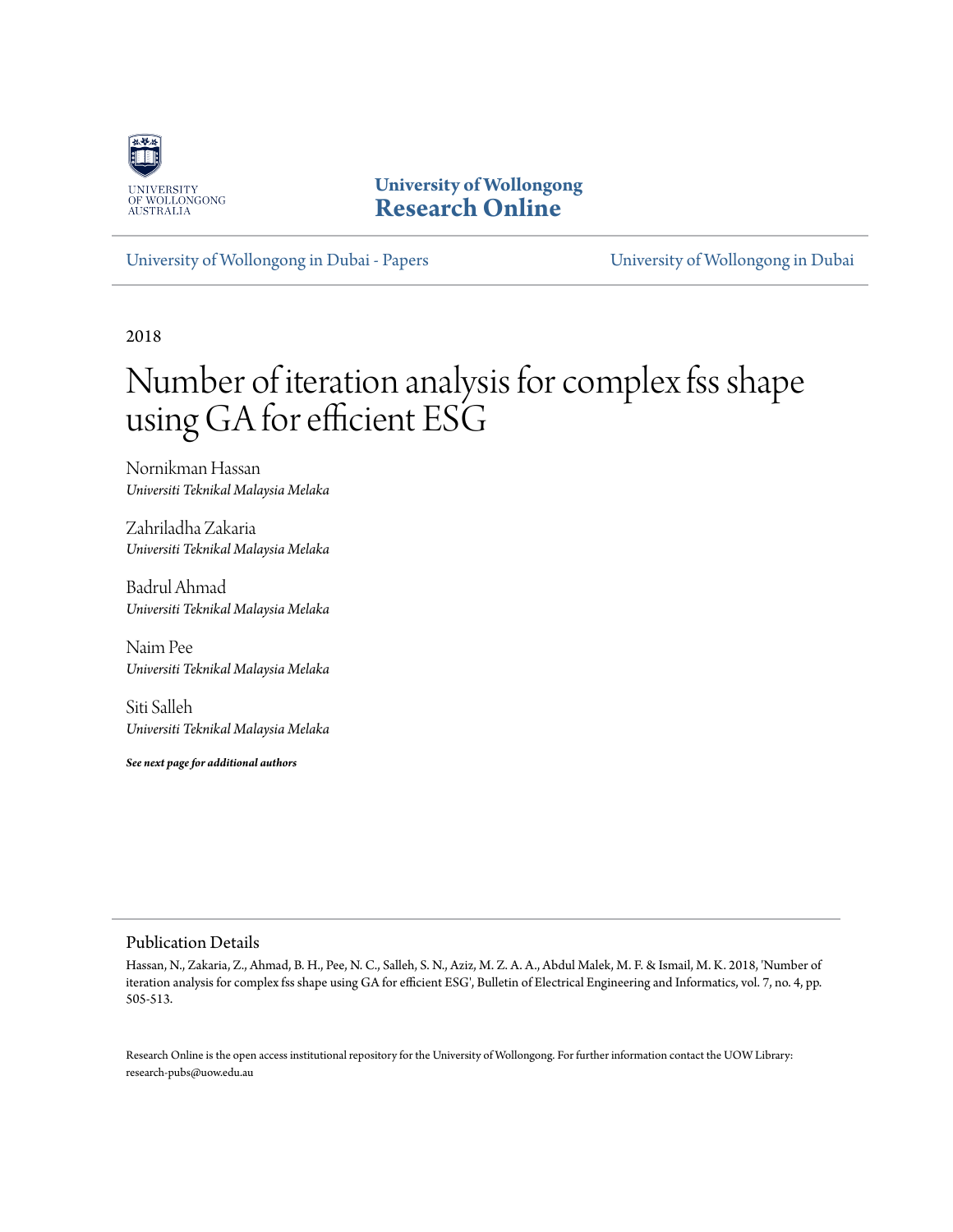#### **Authors**

Nornikman Hassan, Zahriladha Zakaria, Badrul Ahmad, Naim Pee, Siti Salleh, Mohamad Zoinol Abi Aziz, Mohd Fareq Abdul Malek, and Mohd K. Ismail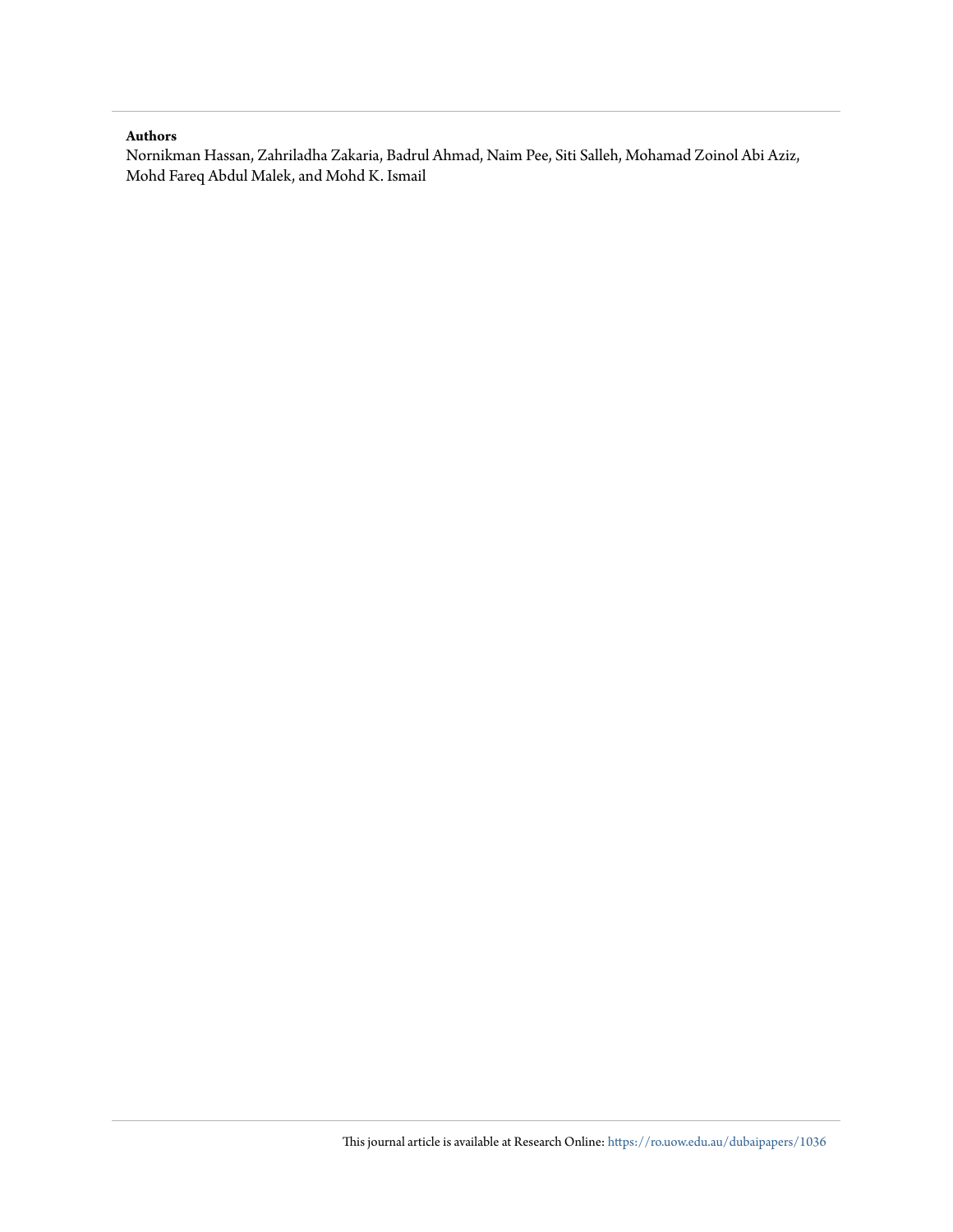## **Number of Iteration Analysis for Complex FSS Shape Using GA for Efficient ESG**

**Nornikman Hassan<sup>1</sup> , Zahriladha Zakaria<sup>2</sup> , Badrul Hisham Ahmad<sup>3</sup> , Naim Che Pee<sup>4</sup> , Siti Nadzirah Salleh<sup>5</sup> , Mohamad Zoinol Abidin Abd Aziz<sup>6</sup> , Mohd Fareq Abdul Malek<sup>7</sup> , Mohd Khairy Ismail<sup>8</sup>** 1,2,3,5,6,8<sup>C</sup>enter for Telecommunication Research and Innovation (CeTRI), Faculty of Electronics and Computer Engineering (FKEKK), Universiti Teknikal Malaysia Melaka (UTeM), Durian Tunggal, Melaka, Malaysia 4 Faculty of Information and Communication Technology (FTMK), Universiti Teknikal Malaysia Melaka (UTeM), Durian Tunggal, Melaka, Malaysia

7 Faculty of Engineering and Information Sciences, University of Wollongong in Dubai (UOWD), United Arab Emirates (UAE)

#### *Article history:*

Received Aug 25, 2018 Revised Oct 26, 2018 Accepted Nov 05, 2018

#### *Keywords:*

Energy Saving Glass (ESG) Finite difference time domain Frequency Selective Surface (FSS) Genetic algorithm

#### **Article Info ABSTRACT**

ESG stand for Energy-Saving Glass is a special shielded glass with a metallic oxide layer to abuse undesirable of infrared and ultraviolet radiation into construction assemblies like our home. Firstly, different number of the iteration is the main thing to study a performance of the frequency selective surface shape using genetic algorithm (GA) for efficient energy saving glass (ESG). Three different values for the number of iterations were taken that is 1500, 2000 1nd 5000. Before that, the response of this complex FSS shape on incident electromagnetic wave with different symmetry shape are investigating. Three of them are no symmetrical shape, ¼ symmetrical shape, and 1/8 symmetrical shape. The 1500 number simulation considered about 89.000 per second, compared with 2000 iteration and 5000 iterations had consumed 105.09 per second and 196.00 per second, respectively. For 1/8 symmetry complex FSS shape, it demonstrations the improved performance of transmission loss at 1.2 GHz with - 40 dB. A 2 dB of transmission loss is achieved at WLAN application of 2.45 GHz with  $0^{\circ}$ ,  $30^{\circ}$ , and  $45^{\circ}$  incidence angle shows*.*

> *Copyright © 2018 Institute of Advanced Engineering and Science. All rights reserved.*

#### *Corresponding Author:*

Nornikman Hassan Center for Telecommunication Research and Innovation (CeTRI), Faculty of Electronics and Computer Engineering (FKEKK), Department of Electrical and Computer Engineering, Universiti Teknikal Malaysia Melaka (UTeM), Durian Tunggal, Melaka, Malaysia. Email: nornikman@utem.edu.my

#### **1. INTRODUCTION**

Energy-saving glass (ESG) using transparent metallic oxide covering on one sideways of the glass is the best choices to get the most out to obstructive of ultraviolet or infrared radiation from the outdoors into the home or buildings [1]. In Malaysia, this ESG is very important to investigate because its weather and high temperature condition. There are several examples on ESG had been designed previously.

For example, in Habib [2-3] paper, he had been designed indoor environment glazed soft-covered ESG using a band-pass FSS that achieved improvement of 20 dB in the range between 0.1 GHz to 2.3 GHz while achieve 10 dB and 25 dB attenuation at 2.45 GHz and 5.25 GHz, respectively. In another work of Ma [4], the performance of its triband ESG-FSS design shown the result of –3dB bandwidth in between 833 MHz –1009 MHz, 1842 MHz –2200 MHz and 3420 MHz -4 300 MHz, respectively.

Also, another example can be found in Sohail [5] work that apply bandpass FSS for soft-coated glass ESG application. He stated that, the results, performance shows the coverage between 0.5 GHz to 2.0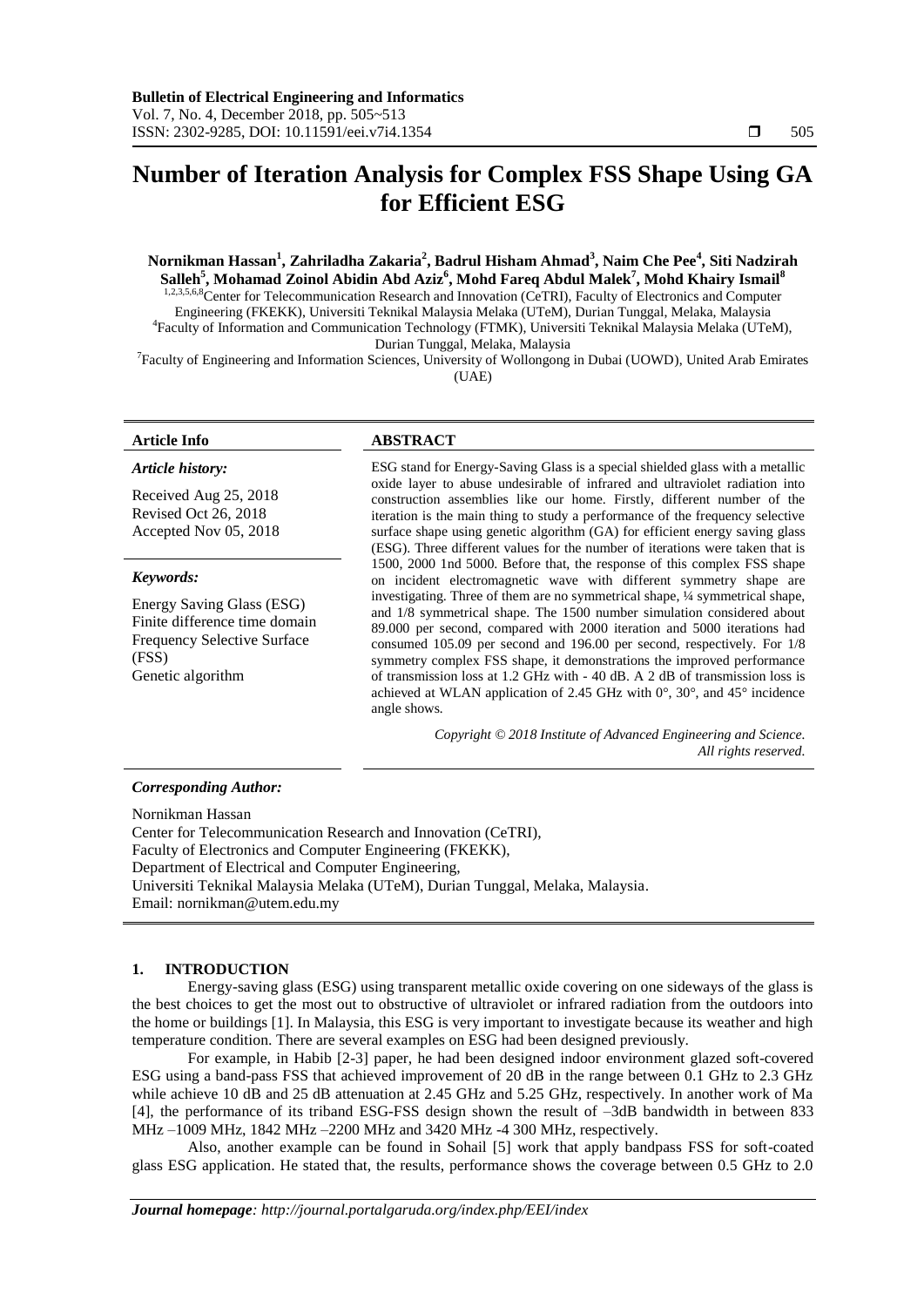GHz. This range basically covered two important applications of GSM signal at 1.8 GHz and WLAN signal at 2.45 GHz with FSS aperture of 9%. Ragulis [6] in his paper had been investigating ESG performance in between of 1 GHz to 20 GHz with the maximum best signal passing through the window as high as 60 dB.

Basic shape coatings are presented as the explanation to overwhelm the signal sufferers of RF signal with ESG. In addition, the basic shape is meant because the same dimension size and the equalization in the all angle values. The existing methods and investigates on the numerous projects of basic shapes. For example, there several shaped used like double square loop, triangular, dipole, and others and this shape have function to improve the transmission signal (S21) of beneficial signal. Other than that, it also effect to decrease signal attenuation. Figure 1 shows the designs of basic shape that are usually chosen as ESG structure. Other by that, the combination or complex had been done by some researchers such as cross dipole [7], Swastika [8], Jerusalem [9], double square loop [10], and others [11-14].



Figure 1. Basic shape for structure of ESG, (a)rectangular, (b rectangular with ring, (c)cross

Before this, the modelling investigation of a transmission signal in RF/microwave signal was typically practical done by experimental technique of measurement work. Extra numerical calculations for analytical process are obligatory where further time is occupied to research the essential equation. Thus, the numerical modelling is desired to improve the construction work in defining the performance result, such as a transmission signal for dissimilar structures or shapes. Besides that, it is actual differential to physically achieve the calculations and to progress a model via measurement work. Figure 2 shows the flow chart of the project.

In this work, firstly, the theories, literature review and the concepts of ESG, FDTD, GA, FSS and others must be researched. Then, the Finite-difference time-domain (FDTD) program was written in the FORTRAN software model the ESG. The simulation has taken place to evaluate the performance of the corrected code until there no error was found in the coding. Several the iterations are the main thing to study a performance of the frequency selective surface shape using genetic algorithm (GA) for efficient energy saving glass (ESG). In this work, three values for the number of iterations were taken that is 1500, 2000 1nd 5000. Before that, the response of this complex FSS shape on incident electromagnetic wave with different symmetry shape are investigating. Three of them are no symmetrical shape,  $\frac{1}{4}$  symmetrical shape, and 1/8 symmetrical shape. In this work, several parameters were considered, that is the patches of FSS, the rate of bit chromosome, and transmission coefficient. This part examined the kind of symmetrical castoff for FSS complicated shape.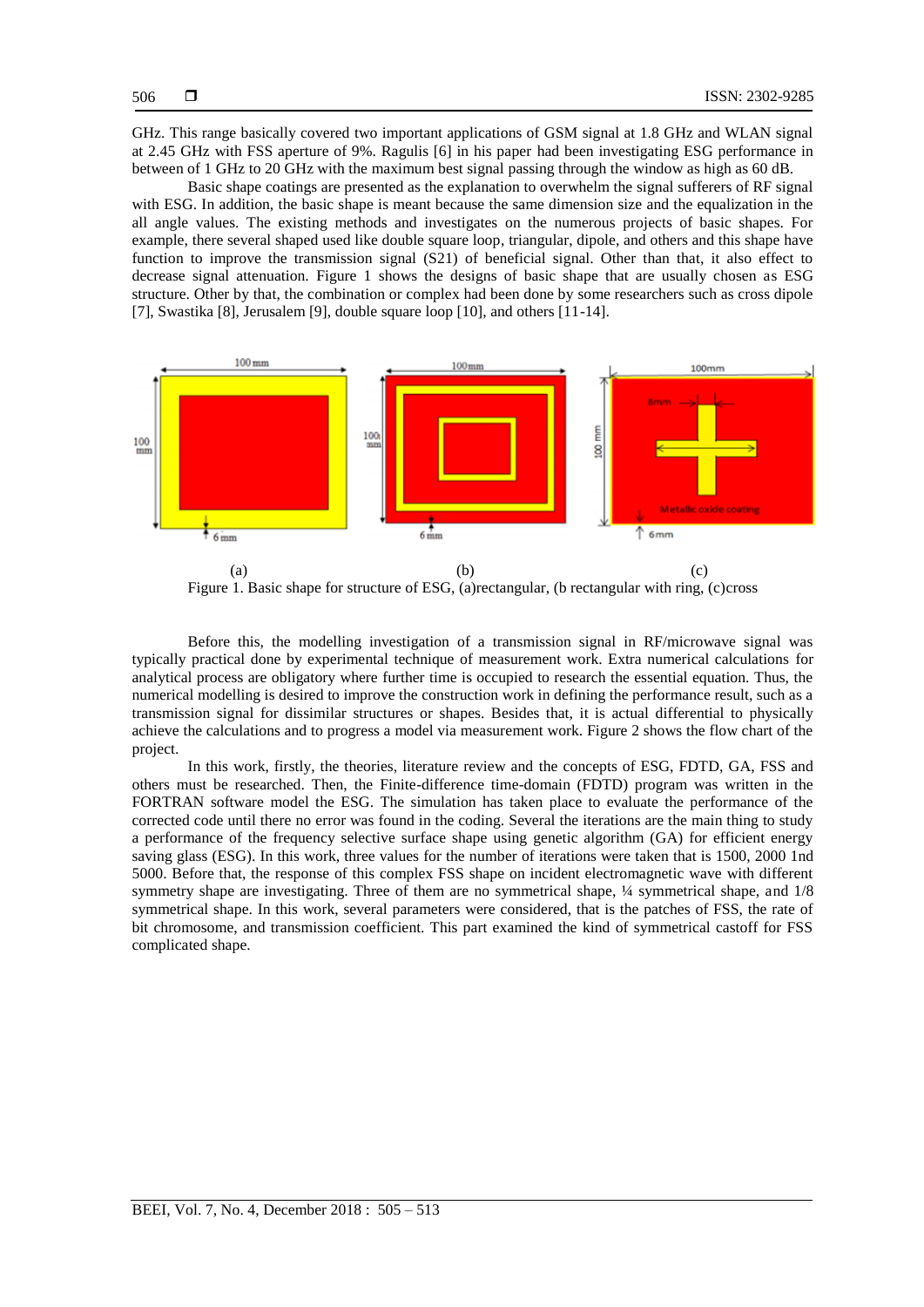

Figure 2. Flow chart of the project

### **2. GENETIC ALGORITHM (GA)**

There are two different types that used in in technique of synthesis namely analysis tool and optimizer tool. There are two different parts that can be devide, firstly called global optimization and the second part is the local optimization.

Genetic algorithm (GA) that announced in the 1970s by John Holland from University of Michigan, United States included in the global optimization method [15]. GA is the best-known technique and extensively used by investigator to generate the unique pattern of FSS. GA enhancers are stochastic pursuit procedures, intense, exhibited on the standards and view of regular determination and advancement. This streamlining agent is a powerful heuristic of the GA with the best settling unpredictable, combinations and related issues [16].

Compare with other optimization technique, the attractive reason to choose the GA is its performance improvements of computational systems [17-18]. This GA has likewise given the best execution on the blended mode on the nonstop and discrete combinatorial issues with less defenceless to getting 'stuck' at nearby optima than slope look strategies [19].

In Bossard [20] work, he had designed the low-loss negative index metamaterials (NIM) of cascaded FSS using the GA optimizer to realize a concurrently negative permeability and permittivity value at the wavelength around 3 μm. After done, its shows the low absorption and mismatch losses index of refraction of  $-1$ .

In other work, Luo [21] had been introduced a freestanding FSS structure to dipole element design using real-coded GA technique or RGA with the association of electromagnetic solver of Method of Moments (MOM). Shim [22] also had been using the GA simulator to create the numerous shaped of FSS. It shows that the successfully better performance on the acceptable running time, and the value outcome is provided by manufactured FSS.

Figure 3 shows the doubly-periodic multilayer screens of FSS with unique pattern cells that generate by GA simulator using the method of moments (MoM) on Manara [23] design. The dimension of dx=3.837 cm while dy=3.35 cm. This structure creates a dual-band, consist of L-band at 1.0 GHz to 2.0 GHz while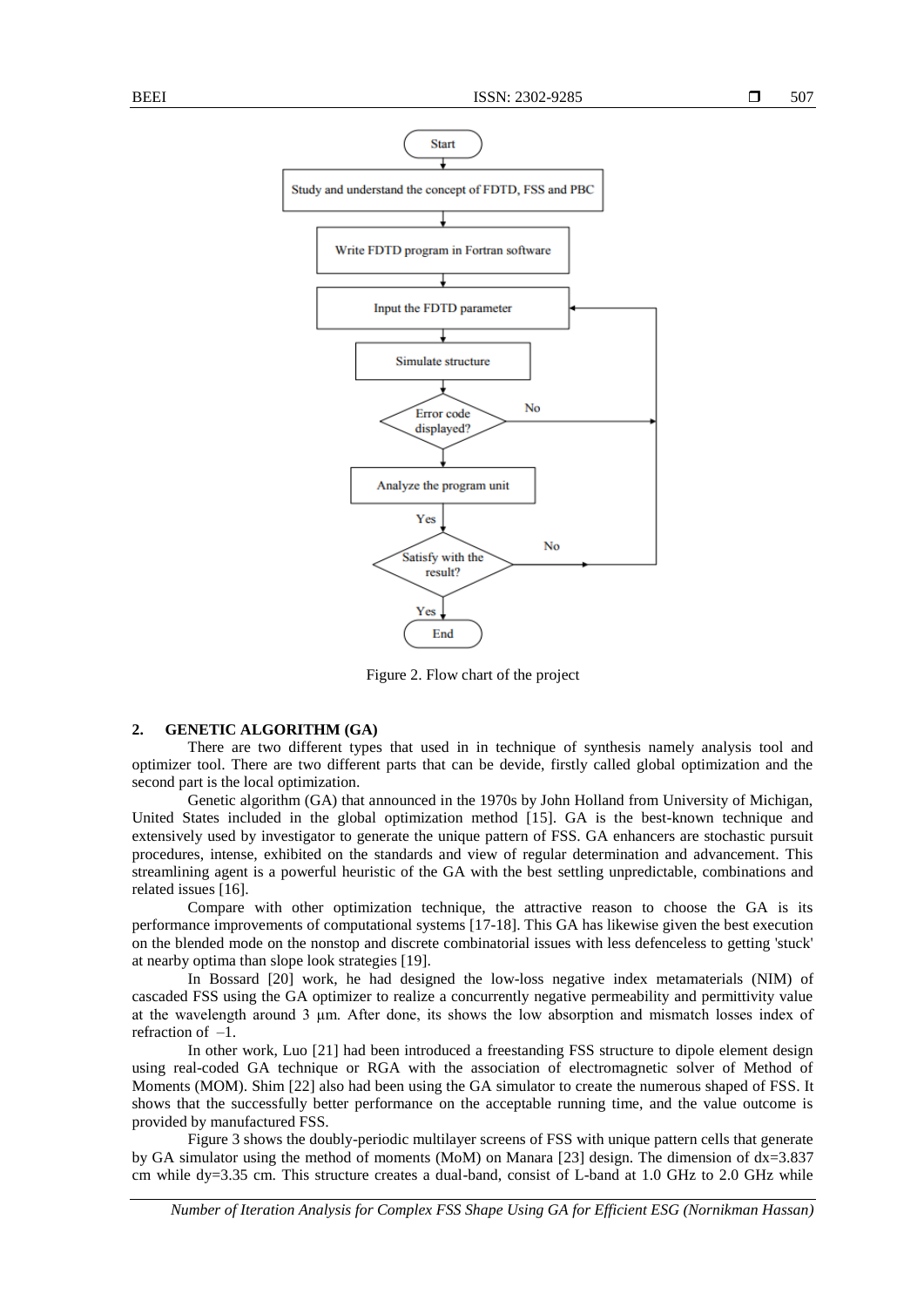another S-band frequency range between 3.0 GHz and 4.0 GHz at an incident angle of 450. In another project example, Jun [24] in his paper stated in his FSS design using GA. Figure 4 shows the 32 x 32 unique pattern of FSS. This optimize FSS creates a centre frequency of 6.0 GHz. It mentions that also the Q value of this FSS rises as the incident angle of electromagnetic wave growth.



Figure 3. Multilayer screens of FSS with unique pattern cell by Manara [23]

Figure 4. Unique element of FSS by Jun

Before the application a GA, signify the solution to the problem as a chromosome must be done. After that, this GA generates a population of solutions and used genetic operators like crossover and mutation to develop the solutions in the right direction to discover the finest performance [25]. This GA capability to produces the chromosome that composed of numerous variable genes. Moreover, GAs comprise procedures termed encoding, selection, initial population set, crossover, fitness evaluation, mutation and reproduction [26]. Figure 5 displays the block diagram of chromosome with the genes that created from the optimization of GA

| Gene | Chromosome |
|------|------------|
|      | Population |

Figure 5. Block diagram of chromosome with the genes that created from the optimization of GA

Then, optimization tool input had been controlled in several works such as the amount of Yee cells, the symmetry type, chromosome number, the type of complex, the metal chromosome types, and the type of cell used in the design. The coding has been representing in the Matlab code:

| Cell=42          | % length of unit cell input                                            |  |  |
|------------------|------------------------------------------------------------------------|--|--|
| sym=8            | % symmetrical type that is 4-quart, 8-octal or 0-no symmetry           |  |  |
| numchro=1        | % the amount of chromosome                                             |  |  |
| random=1         | % can choose: 1-random, or 0=no random                                 |  |  |
| allone=0         | % can choose: 1-for all chromosomes is metal, 0-no chromosome is metal |  |  |
| HalfCell=Cell/2; |                                                                        |  |  |

After that, to plan the complex (random) shape, the type of symmetry is considered using calculation created in the input that selected by the user for the number of bits chromosome. Below shows the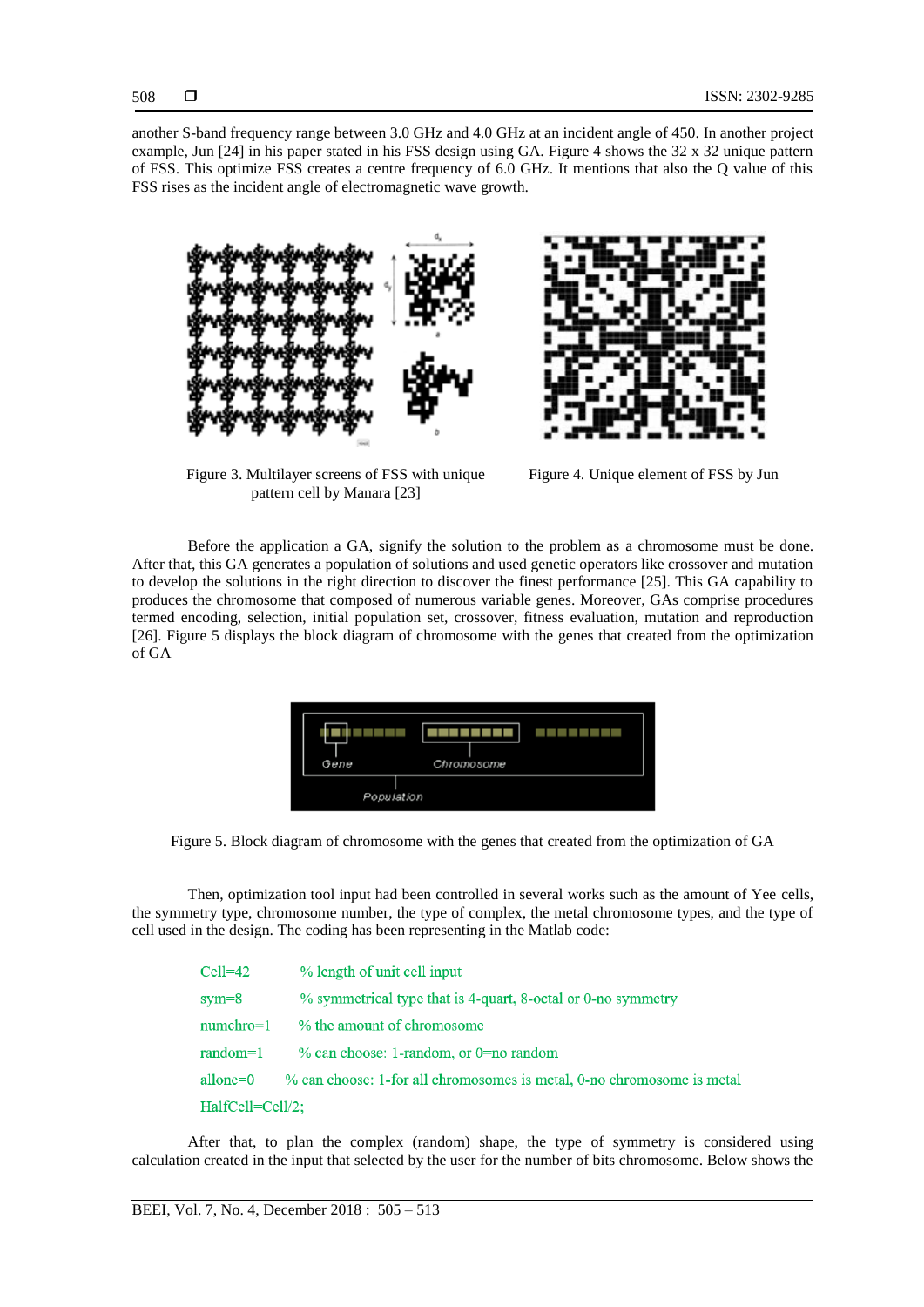509

Matlab code that is applied by the user for the calculation process. In this case, the 1/8 symmetry had been used.

> if sym= $=4$ Nbits=HalfCell\*HalfCell %if quarter part symmetrical chromosome elseif sym==8 Nbits=(HalfCell\*HalfCell-HalfCell)/2+HalfCell; %if eight-part symmetrical chromosome elseif sym==0 Nbits=Cell\*Cell; %if not symmetrical chromosome End

#### **3. FREQUENCY SELECTIVE SURFACE DESIGN**

Frequency Selective Surface (FSS) in random shapes that intensively research since the early 1960s. Before that in the year of 1919, Marconi patented has periodic structures that used FSS in his parabolic dish antenna application. This frequency selective surface is a planar occasional construction of the indistinguishable exhibit of a fix or gap compose components organised in one- (1D) or two-dimensional (2D) planes. FSS is working in FSS examination initiates with a mode coordinating method to be starting utilized as a part of the waveguide where the mode coordinating system mains to the comparable circuit.

Currently, there are several random terrestrial and electromagnetic shielding applications had been done. For example, in the paper of Azemi, [27-28] stated the research on effective incident angle independence at the modification square cross section cylinder unit elements of 3D Frequency Selective Surfaces.The showing model proficiencies are confined by the ineptitude of DSP modes concurrently to any geometric model of FSS. Besides, with the start of PC numerical, strategies need to set up for exact FSS examination as the procedure of minutes (with the fundamental elements of the entire or sub-area) limited change system and limited component method [29]. As a result, FSS is the best choice resolutions to increase the transmission signal to permit through the ESG. By referring the periodic structure in single or double occupancy in the FSS by [30].

In this effort, the complex shape stated with three different of types of symmetrical which1/8 symmetry, 1/4 symmetry with comparable elements of no symmetry. If compare all this three symmetrical, there are no differences in design and has the approximately performance results, but with variance in the number of bits chromosome and time simulation progress. The purpose of this work is to show out the time simulation cut down as the result of bits chromosome decrease. The permittivity was fixed at 1.07, with 10 mm of dielectric thickness while it is using 1/8 symmetry shape of FSS, but in various patterns and plans.

The FSS patch created a design with shape is shown in Figure 6. This three dimensional, no symmetrical shape, ¼ symmetrical shape and 1/8 symmetrical shape of FSS patch had been made constructed on the bit chromosome. Different symmetrical shape effect the time to simulate the design, example 162.056 second, 98.056 seconds and 81.509 seconds in one loop of iteration for no symmetrical shape, 1/4 symmetrical shape, and 1/8 symmetrical shape, respectively. The Yee cells size of FSS patch is 21 mm length, L and 21 mm width, W with a value of 42 Yee cells with 0.5 mm length x 0.5 mm width in axes y and z. Figure 7 shows 1/8 symmetrical shape FSS in two dimensions with 231 of number bits.



(a)  $(b)$  (c) Figure 6. FSS in three dimensional, (a)no symmetrical shape, (b)¼ symmetrical shape, (c)1/8 symmetrical shape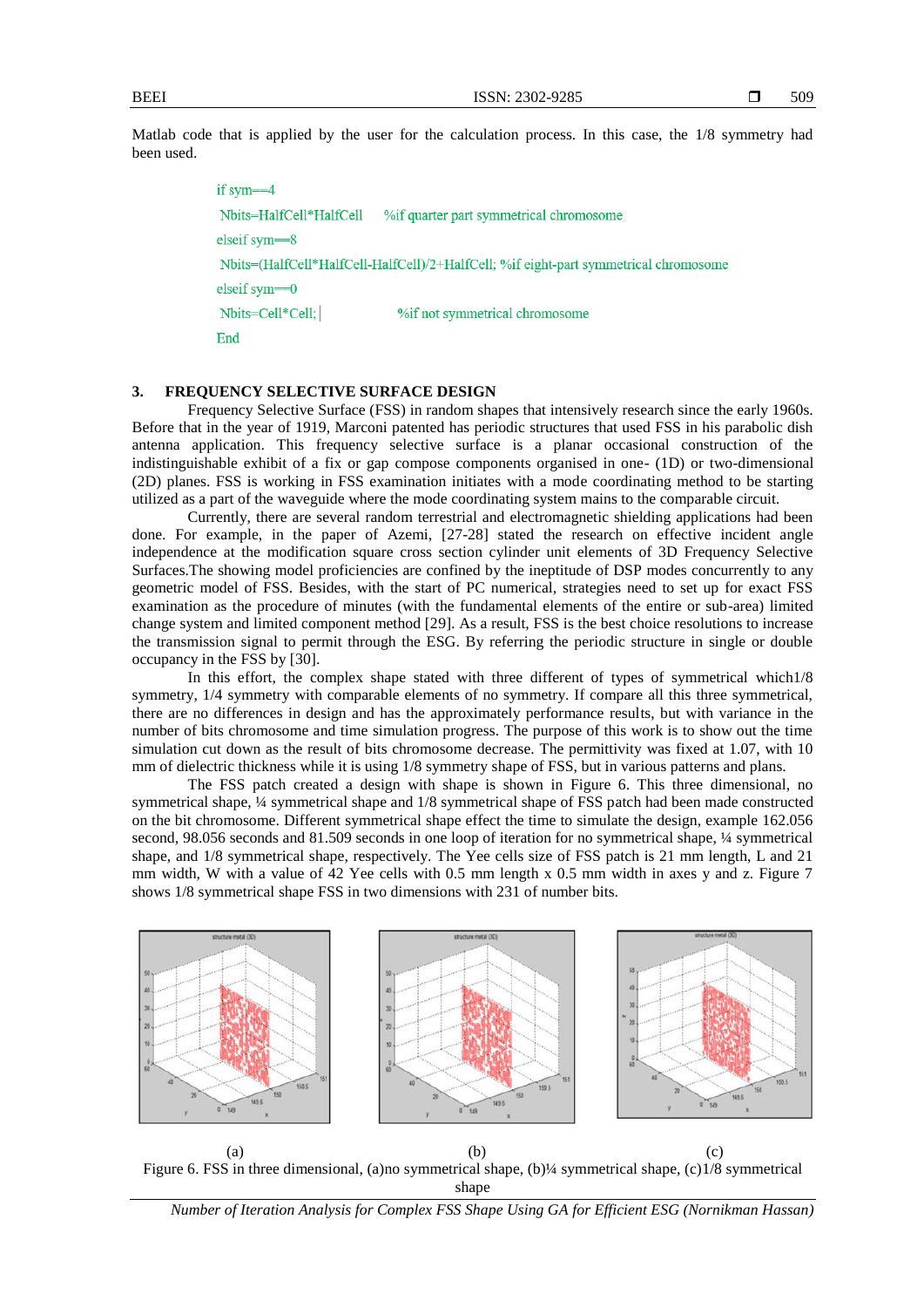



011010111000

Figure 7. FSS in three dimensional with its number bits

#### **4. RESULTS AND DISCUSSION**

After the reproduction was done, the reaction of this shape on the occurrence electromagnetic wave that exactly hit the substrate at the centre part is shown in Figure 8. It demonstrates that at 1.2 GHz individually, for no symmetry FSS shape had been moved to - 43 dB as the TE reduced. At 0°, 30°, and 45° incidence angles that reached from 0 GHz till 6 GHz, the simulation displayed by 0 dB, 0 dB, and 3 dB attenuation, respectively. At 2.45 GHz and 5.25 GHz it created –5 dB and -8 dB transmission loss of attenuated signal. For FSS shape with 1/4 symmetry, the lower bandstop shows at 1.2 GHz and the upper bandstop at 4.3 GHz. It shows the attenuation results at 2.45 GHz with  $0^{\circ}$ ,  $30^{\circ}$ , and  $45^{\circ}$  incidence angles shows the 1 dB, 1 dB, and 2 dB, respectively. For 5.25 GHz, all three incidences angles show transmission loss of 8 dB. From the results, it shows the optimistic performance as they point to the probability of preserving WLAN detention at the transmission in the wanted band.

For 1/8 symmetry complex FSS shape, it demonstrations the improved performance of transmission loss at 1.2 GHz with - 40 dB. At 2.45 GHz of WLAN frequency at  $0^\circ$ ,  $30^\circ$ , and  $45^\circ$  incidence angle shows the transmission loss of 2 dB. At 5.25 GHz had been shows 8 dB of 0°, 30°, and 45° incidence angles. The diagram also displays that the lower frequency moved to - 40 dB as the signals passed via to WLAN bands.



Figure 8. Diagram of transmission coefficient of complex FSS shape, (a)no symmetrical shape, (b)¼ symmetrical shape, (c)1/8 symmetrical shape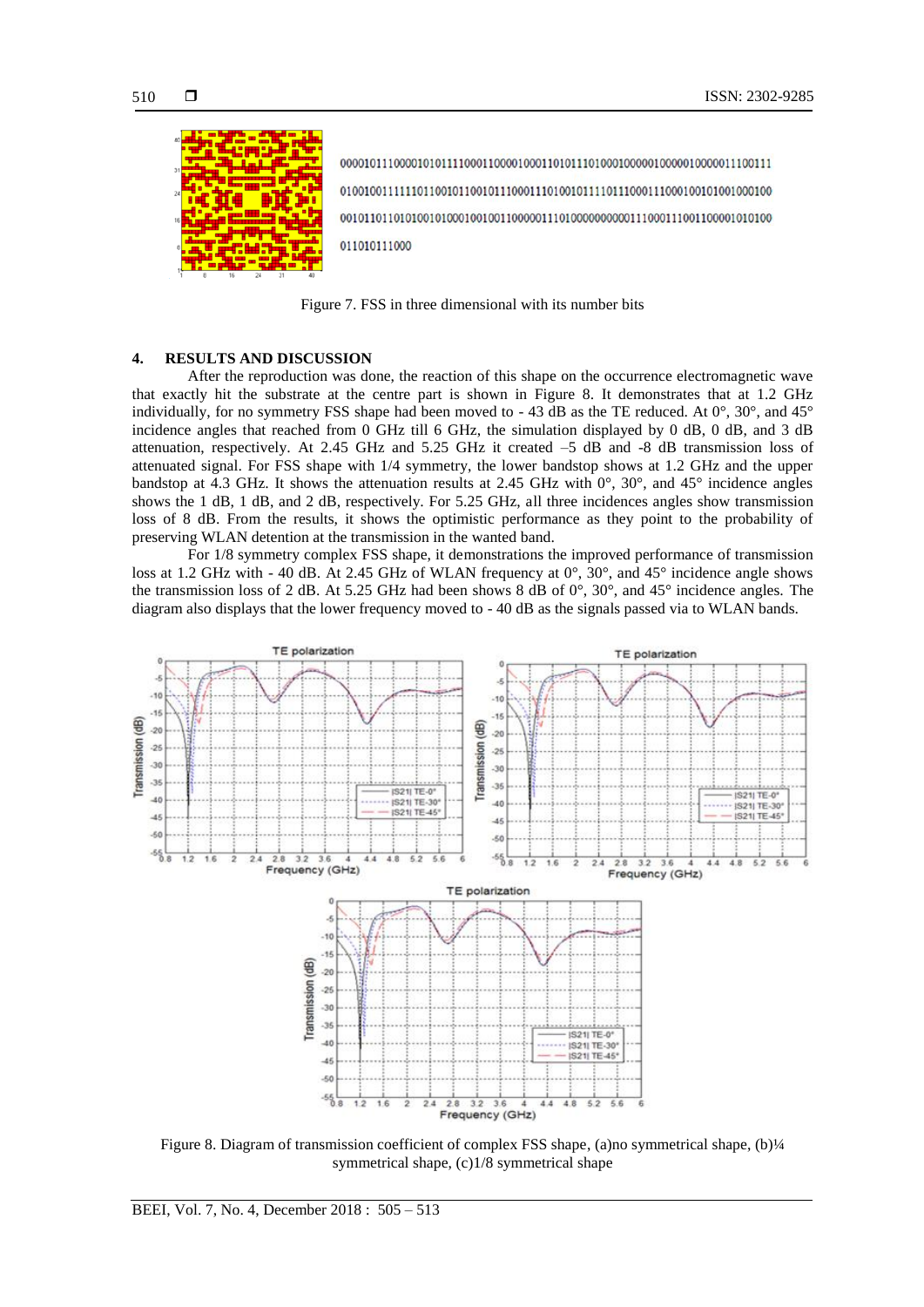From the graph in Figure 9, three values for the number of iterations were considered. Figure 9 demonstrations results performance attained in FORTRAN in evaluation to the results among the three values of number iteration. It shows that, if the number of iterations achieved at 1500 number of iterations, the graph had been inaccurate in the result. It presented unsure results since the graph plotted not same when compared to 2000 and 5000 number of iterations.



Figure 9. Graph for number of iteration analysis

Conversely, the graph enhanced by the number of iterations of 2000. It additionally demonstrated relatively comparable example to that of 1500 result at 3.1 GHz to 6.0 GHz of frequency Hence, 2000 emphasis had been satisfactory for the Fortran recreation, yet so as to accomplish a more precise outcome, 5000 cycles had been applied. 5000 iterations displayed almost no reflected signal. In terms of time taken for simulation work, the 1500 number simulation considered about 89.000 per second, compared with 2000 iteration and 5000 iterations had consumed 105.09 per second and 196.00 per second, respectively. So, in this case, it can be reflected that the 5000 iteration shows more accurate and delivered efficient result compared to 1500 iterations and 2000 iteration.

The outcome of the transmission coefficient results not only caused by the shape of FSS structure. The other factor is the number of iterations and another parameter. The quantity of cycle in the FORTRAN programming program had been different to the fitting amount of emphasis required for the simulation.

#### **5. CONCLUSION**

This paper finished to designing a complex frequency selective surface (FSS) shape using genetic algorithm (GA) for efficient energy saving glass (ESG). This complex FSS test system device and transmission coefficient (S21) were trial made on the parameters and the materials of the FSS. It likewise demonstrates the test system simulator in view of the info content record embedded by the input and the output from the information and the yield in the summons window; either with comparative information or to fizzle the instrument. The test system charges window introduced that the instrument can be approve with different apparatuses to affirm that the device can be attractive for reenacting transmission coefficient in a few applications. The difference between no symmetry, 1/4 symmetry, and 1/8 symmetry are thought about considering time iteration in this investigation. It demonstrates that the 1/8 symmetry expend less time in iteration due to a smaller number of bits chromosome. The quantity of emphasis for the mimicked FSS complex shape impact to make the aftereffect of the transmission coefficient (S21). From the quantity of iteration performance, it distinguished that when the quantity of cycle for reenactment improved.Provide a statement that what is expected, as stated in the "Introduction" chapter can ultimately result in "Results and Discussion" chapter, so there is compatibility. Moreover, it can also be added the prospect of the development of research results and application prospects of further studies into the next (based on result and discussion).

#### **ACKNOWLEDGEMENTS**

The writers would like to thank Faculty of Electronics and Computer Engineering (FKEKK), and Center for Research and Innovation Management (CRIM), Universiti Teknikal Malaysia Melaka (UTeM) for supportive in attaining the information and material in the development for our work. The appreciation also goes to the Ministry of Higher Education (MOHE) and the Government of Malaysia which funding this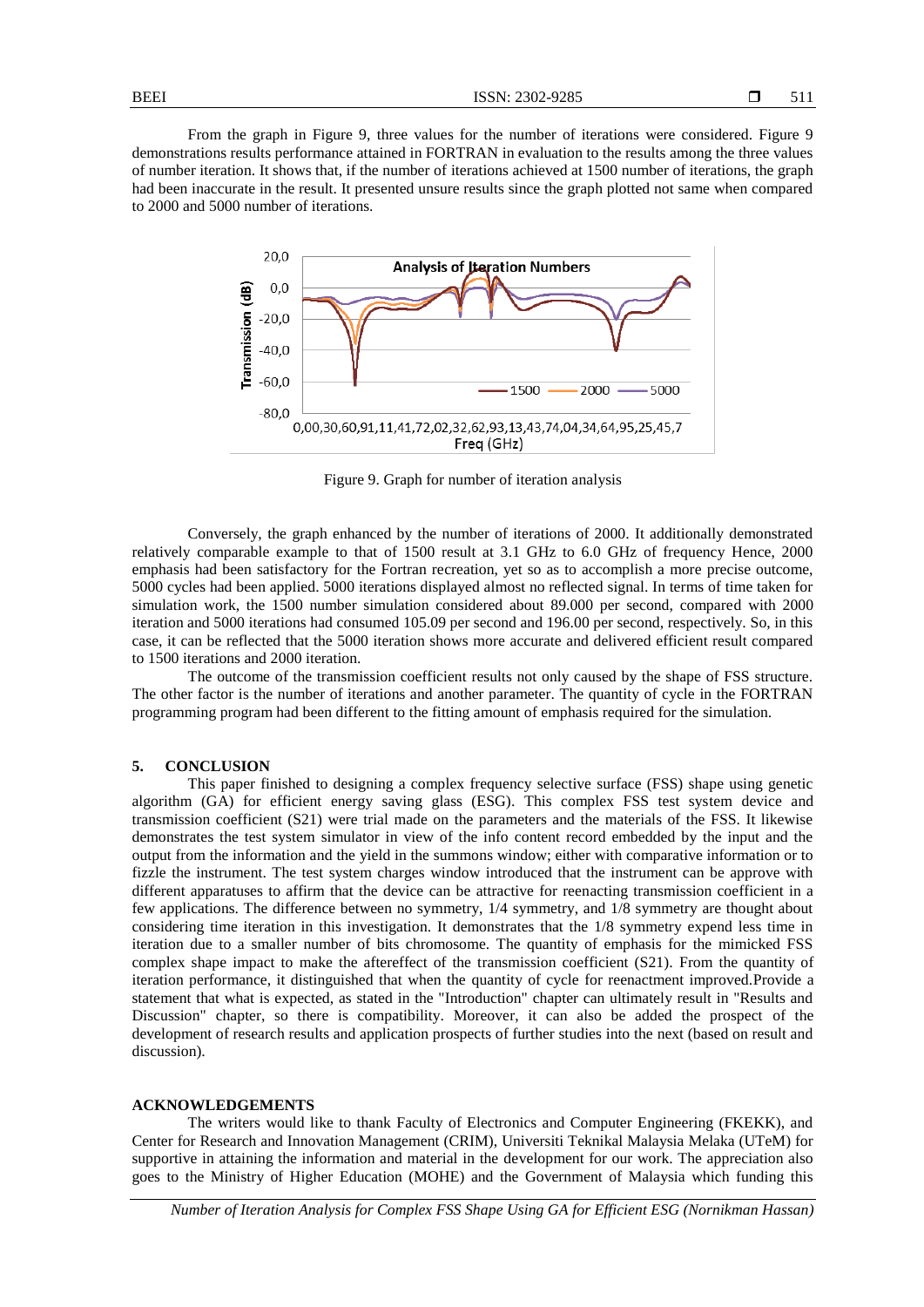project under the research grant JURNAL/2018/FKEKK/Q00001 and PJP/2017/FKEKK/HI10/S01532. Finally, we also thank the nameless referees whose comments led to an enriched presentation of our project.

#### **REFERENCES**

- [1] G. I. Kiani, K. L. Ford, L. G. Olsson, K. P. Esselle, and C. J. Panagamuwa. Switchable Frequency Selective Surface for Reconfigurable Electromagnetic Architecture of Buildings. IEEE Transactions on Antennas and Propagation. 2010; 58(2): 581-
- [2] S. Habib, M. F. U Butt, and G. I. Kiani. Parametric analysis of a band-pass FSS for double glazed soft-coated energy saving glass. 2015 International Symposium on Antennas and Propagation (ISAP). 2015; 1-4.
- [3] S. Habib, G. I. Kiani and M. F. U. Butt. Interference mitigation and WLAN efficiency in modern buildings using energy saving techniques and FSS, 2016 IEEE International Symposium on Antennas and Propagation (APSURSI). 2016; 965-966.
- [4] Ma, F. and Li, L. Design of a Tri-bandpass FSS on dual-layer energy saving glass for improving RF transmission in green buildings. 2015 IEEE International Conference on Communication Problem-Solving (ICCP). 2015; 405-407
- [5] S. I. Sohail, K. P. Esselle and G. Kiani. Design of a bandpass FSS on dual layer energy saving glass for improved RF communication in modern buildings. Proceedings of the 2012 IEEE International Symposium on Antennas and Propagation. 2012; 1-2.
- [6] P. Ragulis, P. Ängskog, R. Simniškis, B. Vallhagen, M. Bäckström, and Ž. Kancleris, Shielding Effectiveness of Modern Energy-Saving Glasses and Windows. IEEE Transactions on Antennas and Propagation. 2017; 65(8): 4250-4258
- [7] G. I. Kiani, L. G. Olsson, A. Karlsson, K. P. Esselle and M. Nilsson. Cross-Dipole Bandpass Frequency Selective Surface for Energy-Saving Glass Used in Buildings, IEEE Transactions on Antennas and Propagation. 2011; 59(2): 520-525
- [8] B. Sangeetha, G. Gulati, R. U. Nair and S. Narayan, Design of airborne radome using Swastika-shaped metamaterial-element based FSS, 2016 IEEE Annual India Conference (INDICON), 2016; 1-5.
- [9] H. V. H. Silva Filho, C. P. N. Silva, M. R. T. de Oliveira, E. M. F. de Oliveira, M. T. de Melo, T. R. de Sous, Gomes Neto, Multiband FSS with Fractal Characteristic Based on Jerusalem Cross Geometry, Journal of Microwaves, Optoelectronics and Electromagnetic Applications, 2017; 16(4); 932-941
- [10] G. I. Kiani, A. R. Weily, and K. P. Esselle. Frequency Selective Surface Absorber using Resistive Cross-Dipoles, 2006 IEEE Antennas and Propagation Society International Symposium. 2006; 4199 – 4202
- [11] G. I. Kiani, A. Karlsson, L. Olsson, and K. P. Esselle, Glass Characterization for Designing Frequency Selective Surfaces to Improve Transmission through Energy Saving Glass Windows, 2007 Asia-Pacific Microwave Conference. 2007; 1-4
- [12] G. I. Kiani, O. L. Karlsson, and K. Esselle. Transmission analysis of energy saving glass windows for the purpose of providing FSS solutions at microwave frequencies. 2008 IEEE Antennas and Propagation Society International Symposium (AP-S 2008). 2008; 1-4
- [13] Y. Pang, Y. Li, J. Zhang, Z. Xu and S. Qu, Design of Frequency Selective Surface Based on Spoof Surface Plasmon Polariton Modes, IEEE Antennas and Wireless Propagation Letters, 2018; 17(6): 1123-1126
- [14] M. A. Belen, A. H. Gülseren and F. Güneş, Narrow dual band frequency selective surface design for X-band application, 2018 26th Signal Processing and Communications Applications Conference (SIU). 2018; 1-4.
- [15] T. Weise, Global Optimization Algorithm. Theory and Application, 2nd edition. 2009; 21-55
- [16] J. M. Johnson, and S. R. Yahya, Genetic Algorithms in Engineering Electromagnetics. IEEE Antennas and Propogation Magazine. 1997; 39(4)
- [17] F. M. Johar, S. N. Salleh, F. A. Azmin, B. H. Ahmad, and M. Md. Shukor. A Review of Method in FDTD for the Analysis of Oblique Incident Plane Wave on Periodic Structures. International Journal of Engineering & Technology (IJET). 2013; 5(5): 3900 – 3906
- [18] F. M. Johar, S. N. Salleh, F. A. Azmin, M. Md. Shukor, B. H. Ahmad, M. K., Suaidi, and A. S. Shibghatullah. Comparison of CST and Customize Program in Theoretical for Scattering Transmission Parameter for Energy Saving Glass (ESG) Application, International Conference on Internet Services Technology and Information Engineering 2014 (ISTIE). 2014; 20: 2064-2068
- [19] A. Smyk, and M. Tudruj, Parallel FDTD Computations Optimized by Genetic Algorithms. 2011 Sixth International Symposium on Parallel Computing in Electrical Engineering. 2011; 99-104
- [20] J. A. Bossard, S. Yun, D. H. Werner, and T. S Mayer. Low loss multilayer frequency selective surface negative index metamaterials for the mid-infrared, 2008 IEEE Antennas and Propagation Society International Symposium, 2008; 1-4.
- [21] X. F. Luo, A. Qing, and C. K. Lee. The design of frequency selective surfaces (FSS) using real-coded genetic algorithm (RGA), Proceedings of the 2003 Joint Fourth International Conference on Information, Communications and Signal Processing and the Fourth Pacific Rim Conference on Multimedia. 2013; 1: 391-395
- [22] S. Hyungwon, L. Jihong, F. Y. Lee, B. H. Jun. Optimal design of frequency selective surface by genetic algorithm, International Journal of Precision Engineering and Manufacturing. 2010; 11(5):725-732.
- [23] G. Manara, A. Monorchio, and R. Mittra. Frequency selective surface design based on genetic algorithm, Electronics Letters. 1999; 35(17): 1400-1401
- [24] L. Jun, W. Jian-Bo, S. Guan-Cheng. Frequency selective surface structure optimized by genetic algorithm, Chinese Physics B. 2009; 18(4): 01598